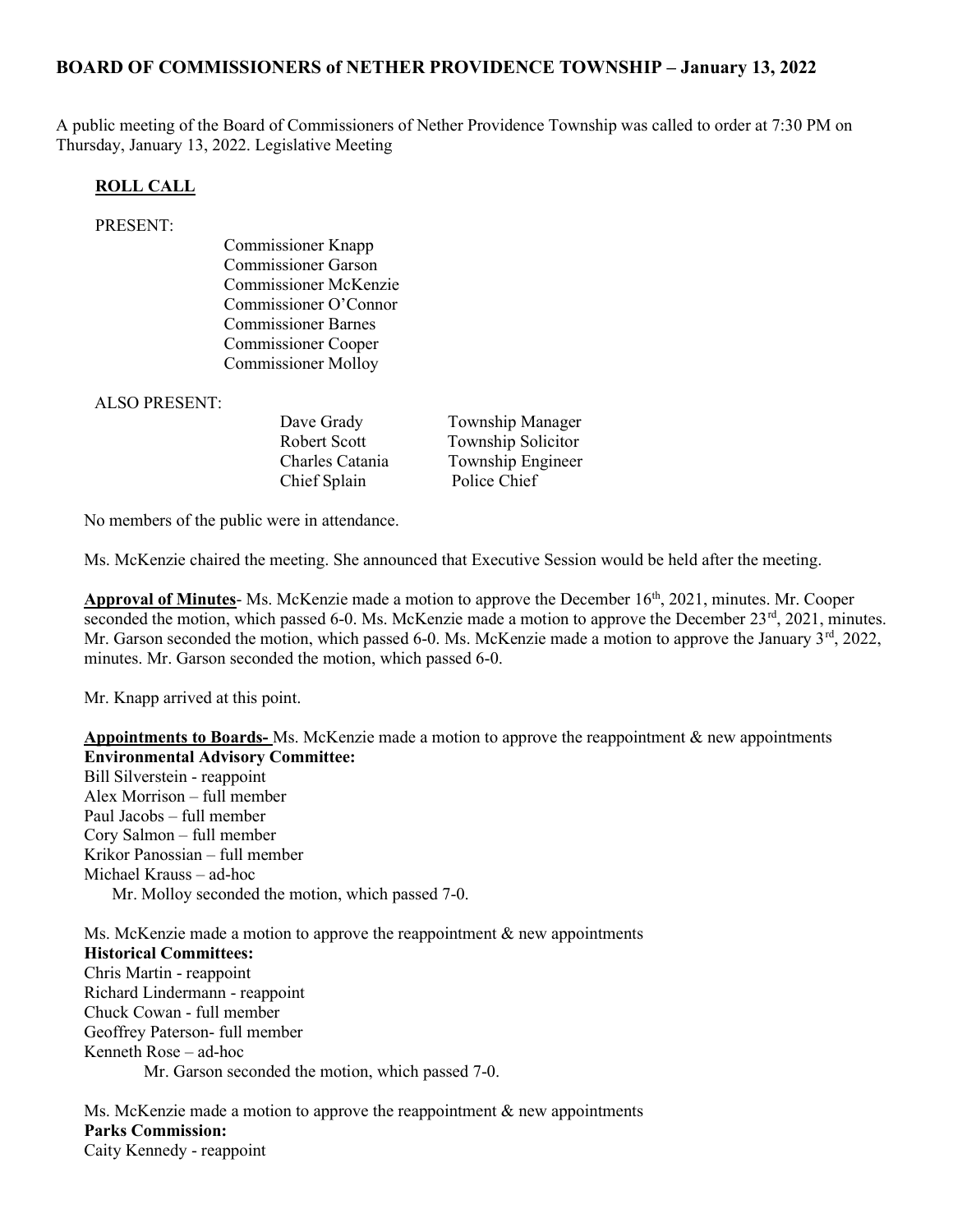Ben Pickup - reappoint Noah May - reappoint Nannette Whitsett – full member Amy Caruso – full member Kevin Mickleberg – ad-hoc Elizabeth Gallard – ad-hoc Mr. Garson seconded the motion, which passed 7-0.

Ms. McKenzie made a motion to approve the reappointment  $\&$  new appointments Planning Commission: John Dickerson - reappoint Cory Salmon – full member Mr. Cooper seconded the motion, which passed 7-0.

Ms. McKenzie made a motion to approve the reappointment  $\&$  new appointments Shade Tree committee: Connor Diggins - reappoint

Mr. Molloy seconded the motion, which passed 7-0.

**PUBLIC COMMENTS** – No public comment.

SOLICITORS REPORT – Nothing to report.

ENGINEER REPORT- Mr. Catania said his items would be covered later in the meeting.

Letter of Thanks - Ms. McKenzie noted that a letter of gratitude was given to Representative Leanne Krueger and Senator John Kane in recognition of their advocacy for the Township's grant applications.

#### PARKS AND OPEN SPACE COMMITTEE REPORT – Matthew Garson

DNCR Grant award- Mr. Garson said he was happy to announce that the DCNR Grant application was approved for Martha Burton Park. He said the Township plans to start improvements, which will include playground work, in 2022. RCAP Interim Financing Resolution – Mr. Garson made a motion to adopt Resolution 2022-1 for Gouley park wherein the Township was committing to providing interim financing in the amount of \$500,000 for the Gouley Park project. This is funding that the Township supplies until it is reimbursed by the State for the work. Ms. McKenzie seconded the motion, which passed 7-0.

Gouley Park-DCNR Grant- Mr. Garson shared the grant will fund two new playground sets at Gouley park. He asked the Board of Commissioners to review playground options for discussions in February.

Hepford Park- Mr. Garson said a state funding source has been secured for improvements to Hepford park, including playground equipment, fencing, and snack bar improvements.

#### PUBLIC SAFETY COMMITTEE REPORT- Micah Knapp

Penn St & Markham St-one-way Road consideration- Mr. Knapp said the Township is seeking feedback from the residents in the area.

#### BUILDING AND ZONING COMMITTEE REPORT – Max Cooper

Marijuana Sales- Zoning locations- Mr. Cooper made a motion to authorize advertisement for a hearing for the ordinance related to the permitted zoning locations for marijuana sales. McKenzie seconded the motion, which passed 6-1. Mr. Knapp objected.

Media Walk Escrow release- Mr. Cooper made a motion to release to Progressive New Homes Escrow #14 in the amount of \$20,106.43. Charles Catania approved the release. Ms. McKenzie seconded the motion which, passed 7-0.

### FINANCE & ADMINISTRATION COMMITTEE – Kaitlin McKenzie

Low Income Household Water Assistance Program LIHWAP- Ms. McKenzie said Solicitor Scott reviewed the program and had no concerns. This program would help people who are low-income and behind on sewer payments and the LIHWAP program would pay their sewer fee debt. Ms. McKenzie made a motion for the Township to participate as a vendor in the LIHWAP program. Mr. Garson seconded the motion, which passed 7-0.